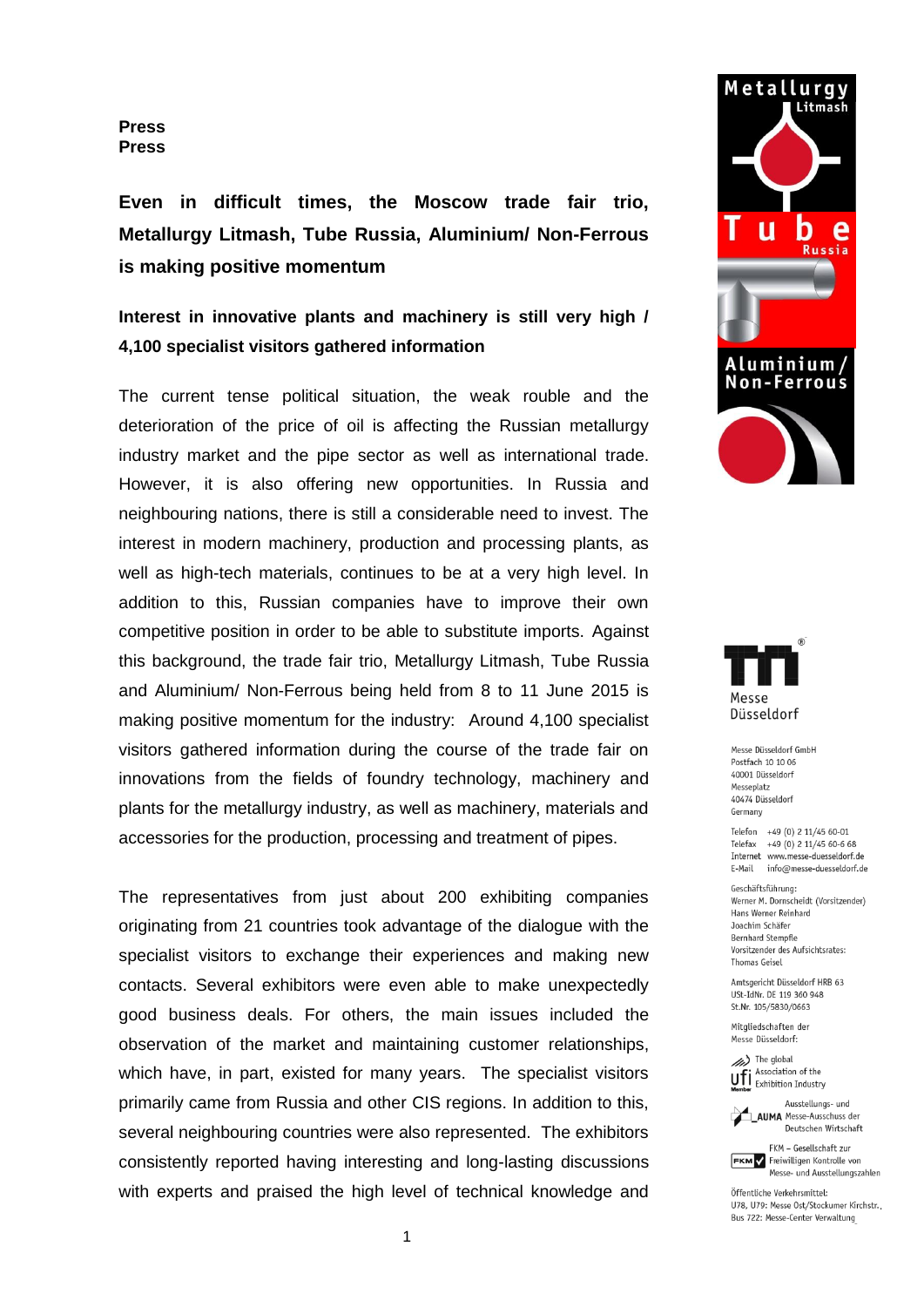specific request for information. Currently, on the Russian market, there are still highly promising projects. Many of them, however, have been put on hold since it is difficult for the companies willing to invest to obtain required loans. Although uncertainty regarding the political future of relations and economic implications is predominate among both providers as well as customers, the Russian market has been evaluated as being positive over the long term.

Metallurgy Litmash, Tube Russia and Aluminium/ Non-Ferrous 2015 took place at the Moscow Expocentre Krasnaya Presnya and was organised by Messe Düsseldorf GmbH and its subsidiary Messe Düsseldorf Moscow in cooperation with its Russian partner, Metal-Expo. The trade fair trio was provided support by the International Tube Association ITA, as well as the [Metallurgical Council of](http://www.google.de/url?sa=t&rct=j&q=mc-ccpit&source=web&cd=1&ved=0CFcQFjAA&url=http://www.mc-ccpit.com/en/index.asp&ei=C5D1T6LBB4nP4QSYwPXWBg&usg=AFQjCNGMdYhq9FvT8FocSyrjIxowIWpegg&cad=rja)  [China/Council for the Promotion](http://www.google.de/url?sa=t&rct=j&q=mc-ccpit&source=web&cd=1&ved=0CFcQFjAA&url=http://www.mc-ccpit.com/en/index.asp&ei=C5D1T6LBB4nP4QSYwPXWBg&usg=AFQjCNGMdYhq9FvT8FocSyrjIxowIWpegg&cad=rja) of Trade – Metallurgical Center for International Exchange and Cooperation MC-CCPIT.

The next Metallurgy Litmash, Tube Russia and Aluminium/ Non-Ferrous is taking place from 6 to 9 June 2016. Further information is available from [www.metallurgy-tube-russia.com](http://www.metallurgy-tube-russia.com/) as well as at Messe Düsseldorf GmbH, Daniel Ryfisch (Tel. +49-211-4560-7793, RyfischD@messe-duesseldorf.de) and Katja Burbulla (Tel. 0211-4560- 7741, [BurbullaK@messe-duesseldorf.de\)](mailto:BurbullaK@messe-duesseldorf.de).

#### **July 2015**

**Contact details for the press:** Eva Rugenstein/Desislava Angelova/Meike Rosing Tel.: +49-211-4560 240 Fax: +49-211-4560 8548 [RugensteinE@messe-duesseldorf.de](mailto:RugensteinE@messe-duesseldorf.de) [AngelovaD@messe-duesseldorf.de](mailto:AngelovaD@messe-duesseldorf.de) [RosingM@messe-duesseldorf.de](mailto:RosingM@messe-duesseldorf.de)

**Upon publication, a reference copy would be appreciated!**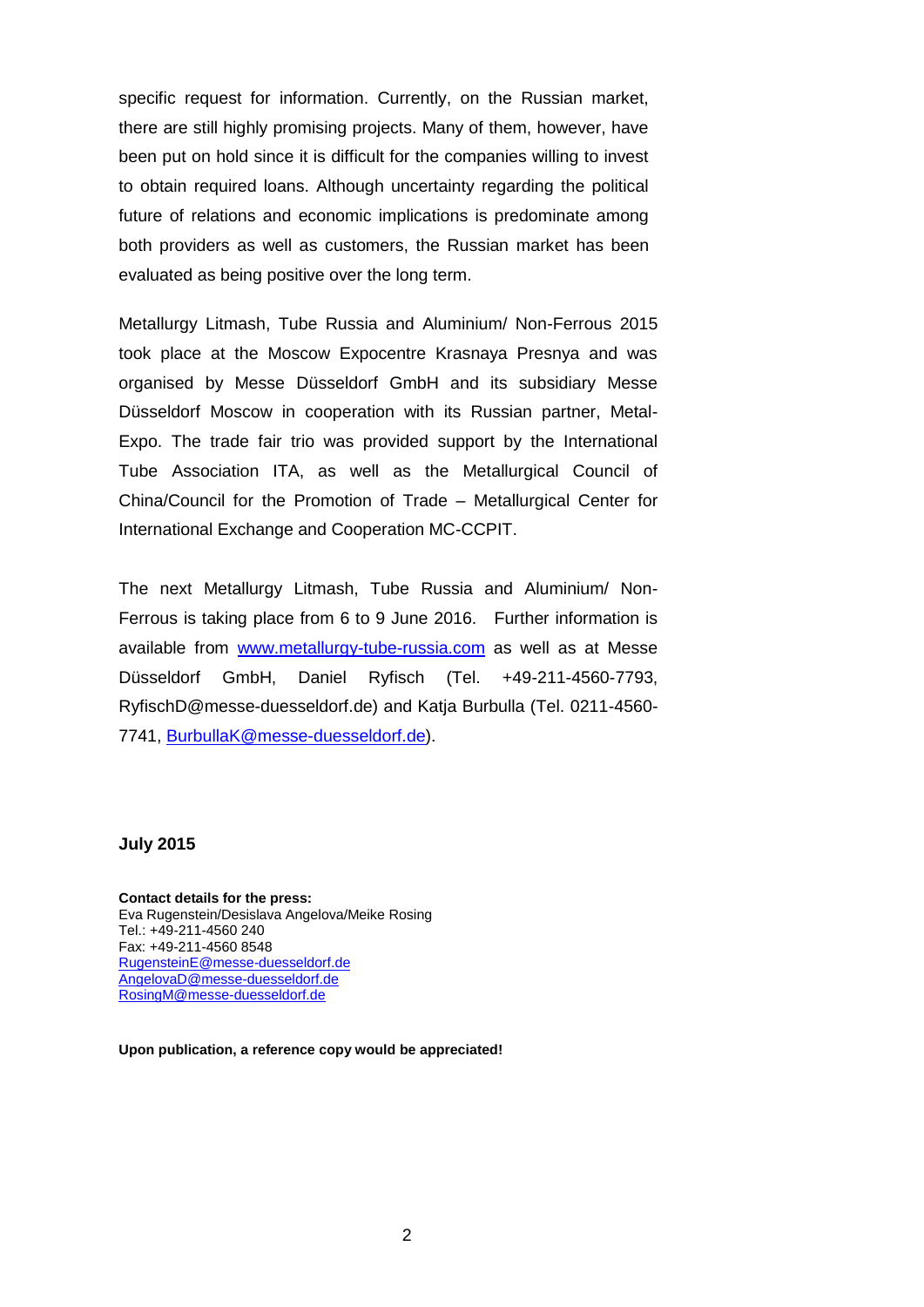# **Exhibitor comments on Metallurgy Litmash, Tube Russia, Aluminium/ Non-Ferrous 2015:**

#### **Elena Krashennikova, ALS Engineering, Manager**

We used to take part in the trade fair through our Italian office and represented our products within the Italian exhibition. But due to some overlapping with several other field-specific trade fairs we now represent the Russian office of ALS Engineering. This year is a bit complex and challenging, and yet no forecasts can be made. Our company continues to support its partners. Within this trade fair we confirmed our existing project arrangements as well as renewed our long-standing business contacts.

### **Wang Fei, China Petroleum Technology & Development Corporation, Corporate Program Manager**

In addition to the Moscow trade fair we take part in various projects in Germany, Thailand and Dubai. Usually we have the biggest booth at the trade fair, as we represent the Chinese national oil corporation, which is the largest energy group in China. The positive image of the trade fair as well as the way the company presents its product is very important for us as it is crucial to underline our place on the market to the competitors. We sell our products in different countries. We have a lot of foreign offices, acting each in its own field. We are experts not in technical production but in the art of selling our own product. Today tube and pipe industry are of great importance for our company. Unfortunately not so many tube and pipe manufacturers were represented at the trade fair, for example compared to the trade fair in Germany. The reason, why it's so important for us to be represented at this trade fair, is to make a statement about the scale of our business. Generally our clients are not individuals but governments of any country that is interested in partnership. Surely, working has become more challenging due to the exchange rate fluctuations. The competition becomes even bigger. We would like to see more international companies at the trade fair! But we are planning to support this trade fair every year, as it is very important for our partnership with Russia.

## **Aleksandr Gulyanitsky, OOO Inductotherm, Head of the Spare Parts Department**

We are the leader in our field and represent a wide range of products and services. That is the reason why we traditionally have one of the biggest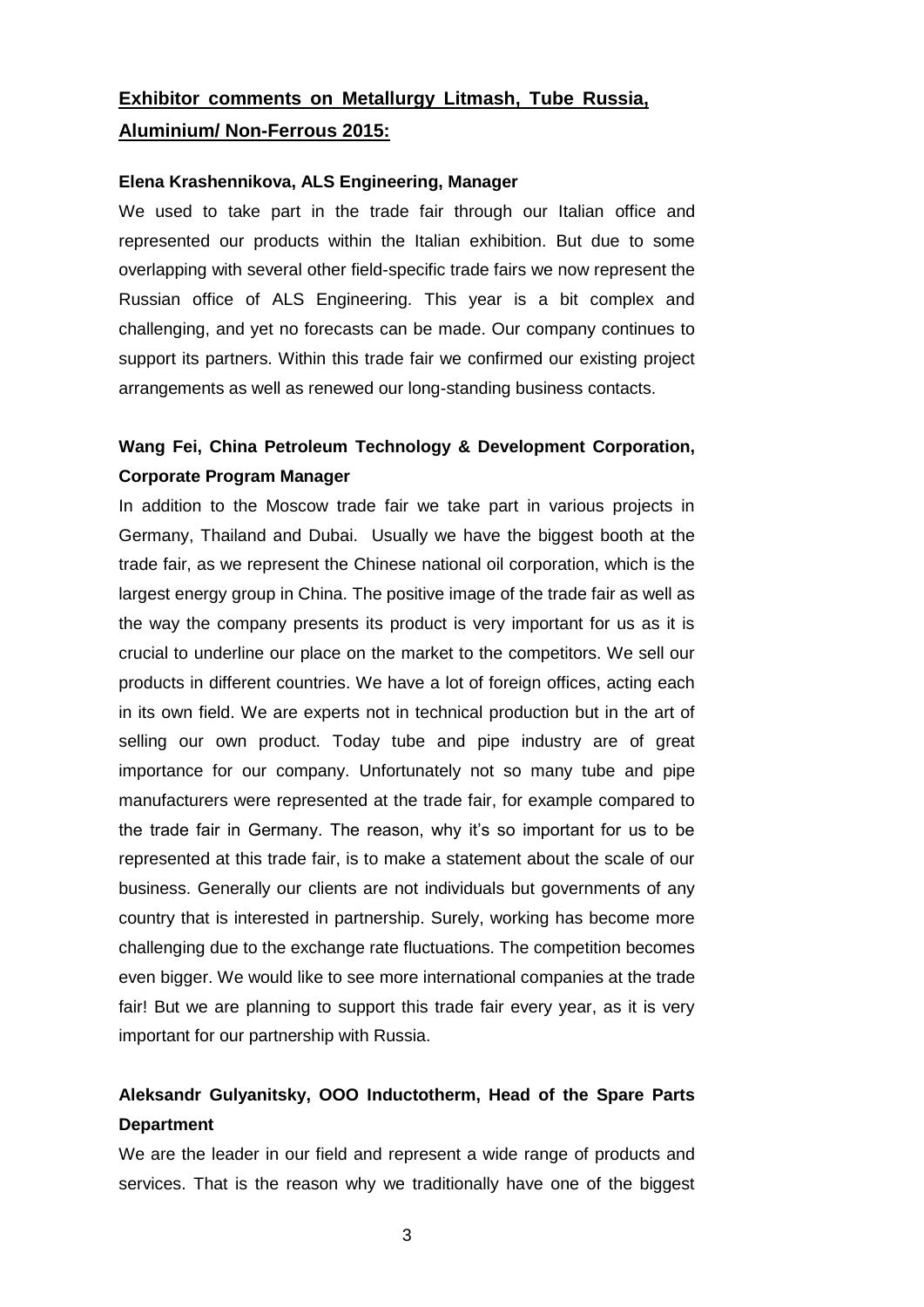and most impressive booths at the trade fair! Every year we take part in the exhibition and consider it to be an excellent platform for communication and for exchange of experience. Of course, we sense a certain decline in the industry: these are difficult times. Most likely that is also the reason for the decreasing number of visitors and spontaneous customers. We would like to point out the brilliant organisation of the trade fair – everything has been organised on the highest quality level!

### **Peter Byroslawsky, International Tube Association, Dipl.-Ing., Executive Secretary**

As industry partner to Messe Düsseldorf for all its major tube exhibitions worldwide the ITA was happy to participate and support again this year's Tube Russia. Unfortunately, the difficult business conditions in the pipe industry worldwide and in the CIS countries and Ukraine markets have particularly influenced the attitude of many exhibitors. A Russian visitor to our ITA booth said: In such a political and economic times, you get to know your friends. In addition to these problems the separation of the two fairs, wire Russia and Tube Russia, was not helpful. Some exhibitors who are represented on the wire as well as in the pipe industry had to decide which exhibition they wished to participate. Added to this was the temporal proximity to the GMTN 2015. In spite of all these circumstances, such kind of exhibitions will always be necessary. They offer the invaluable opportunity to show face and to tell our customers and partners that we are present. It is always a good possibility to listen, to talk and to discuss actual problems and to intensify existing relationships. The next months will prove to which extend exhibitors and visitors have reached their expectations.

#### **Maxim Shilkin, MMS International, Deputy Head of the Representative Office for EU, Russia and the CIS**

Tube Russia and Aluminium / Non-Ferrous positively stand out for their highly professional visitors; we were able to hold all our scheduled meetings and conduct negotiations on the most important issues. Of course, the current economic situation has affected our company's business activities. And yet we still plan to continue expanding our economic business component. We will not reduce our products' quality, level like some other manufacturers do, because we value our customers and partners.